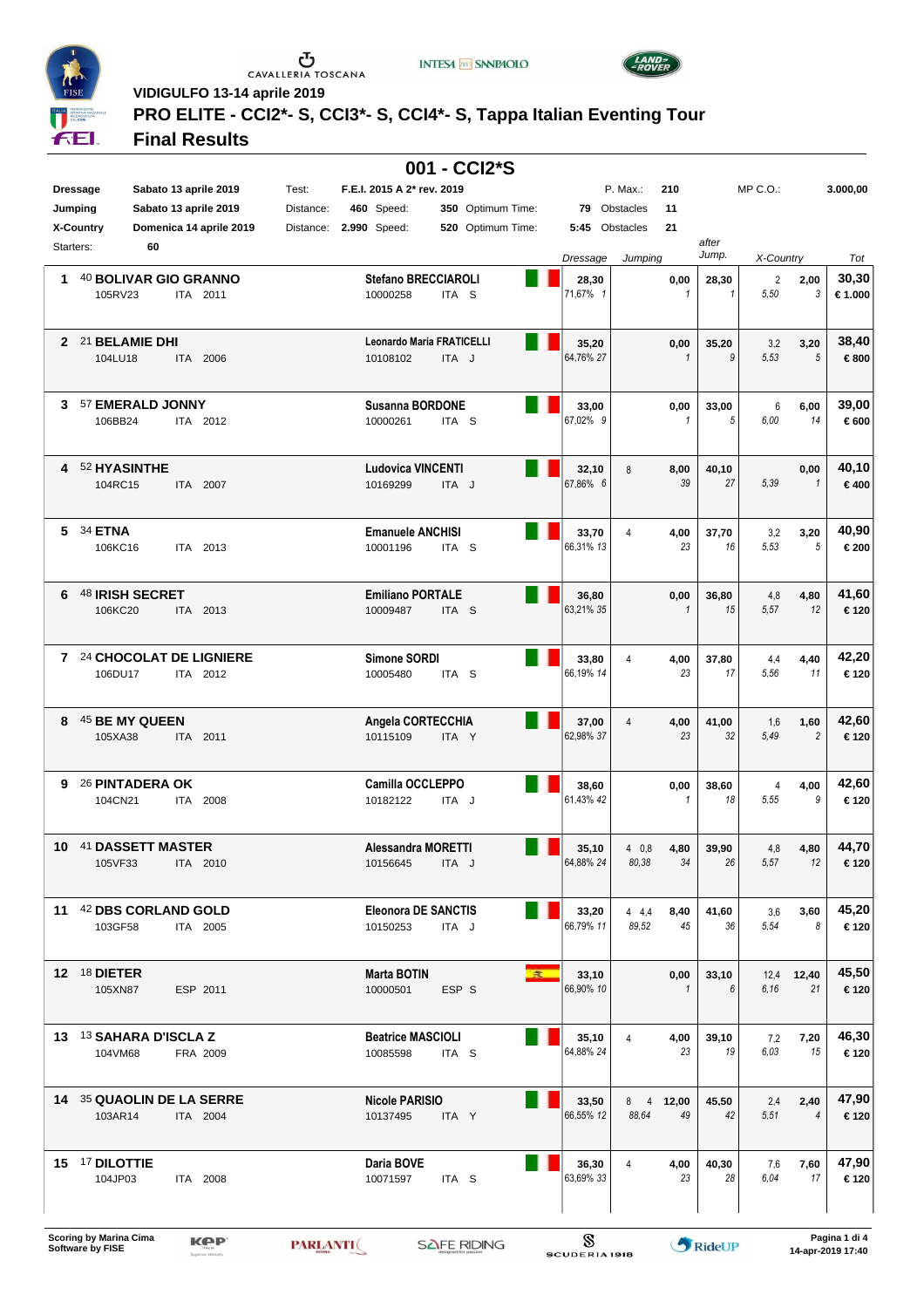

 $\begin{array}{c}\n\bullet \\
\bullet \\
\bullet \\
\bullet\n\end{array}$  CAVALLERIA TOSCANA

**INTESA M** SNNPAOLO



**VIDIGULFO 13-14 aprile 2019**

# **PRO ELITE - CCI2\*- S, CCI3\*- S, CCI4\*- S, Tappa Italian Eventing Tour**

### **Final Results**

|                 |                             |                               |                          |           |                                       |                  | 001 - CCI2*S      |   |                    |                |              |             |              |                  |          |
|-----------------|-----------------------------|-------------------------------|--------------------------|-----------|---------------------------------------|------------------|-------------------|---|--------------------|----------------|--------------|-------------|--------------|------------------|----------|
| <b>Dressage</b> |                             | Sabato 13 aprile 2019         |                          | Test:     | F.E.I. 2015 A 2* rev. 2019            |                  |                   |   |                    | P. Max.:       | 210          |             | $MP C. O.$ : |                  | 3.000,00 |
| Jumping         |                             | Sabato 13 aprile 2019         |                          | Distance: | <b>460</b> Speed:                     |                  | 350 Optimum Time: |   |                    | 79 Obstacles   | 11           |             |              |                  |          |
|                 | <b>X-Country</b>            | Domenica 14 aprile 2019       |                          | Distance: | 2.990 Speed:                          |                  | 520 Optimum Time: |   |                    | 5:45 Obstacles | 21           |             |              |                  |          |
| Starters:       |                             | 60                            |                          |           |                                       |                  |                   |   |                    |                |              | after       |              |                  |          |
|                 |                             |                               |                          |           |                                       |                  |                   |   | Dressage           | Jumping        |              | Jump.       | X-Country    |                  | Tot      |
| 16              |                             | 23 VINGT VINGT                |                          |           | <b>Pingcuo GESANG</b>                 |                  |                   |   | 40,80              | 0,4            | 0,40         | 41,20       | 7.2          | 7,20             | 48,40    |
|                 | 104WK19                     |                               | FRA 2009                 |           | 10034254                              | CHN <sub>S</sub> |                   |   | 59,17% 53          | 79,96          | 18           | 34          | 6.03         | 15               |          |
|                 |                             |                               |                          |           |                                       |                  |                   |   |                    |                |              |             |              |                  |          |
|                 |                             |                               |                          |           |                                       |                  |                   |   |                    |                |              |             |              |                  |          |
|                 |                             | 17 55 GATTO SALTA D'O         |                          |           | <b>Alessio PROIA</b>                  |                  |                   |   | 34,80              | 0,4            | 0,40         | 35,20       | 13,6         | 13,60            | 48,80    |
|                 | 105ZW57                     |                               | ITA 2011                 |           | 10074974                              | ITA <sub>S</sub> |                   |   | 65,24% 21          | 79,48          | 18           | 10          | 6.19         | 25               |          |
|                 |                             |                               |                          |           |                                       |                  |                   |   |                    |                |              |             |              |                  |          |
| 18              |                             | <b>33 PS I LOVE YOU</b>       |                          |           | <b>Viola FERRARIS</b>                 |                  |                   |   | 35,80              |                | 0,00         | 35,80       | 13,6         | 13,60            | 49,40    |
|                 | 106AH02                     |                               | ITA 2009                 |           | 10094612                              | ITA Y            |                   |   | 64,17% 31          |                | $\mathbf{1}$ | 12          | 6.19         | 25               |          |
|                 |                             |                               |                          |           |                                       |                  |                   |   |                    |                |              |             |              |                  |          |
|                 |                             |                               |                          |           |                                       |                  |                   |   |                    |                |              |             |              |                  |          |
| 19              |                             | 59 STARVIE DE LULLY           |                          |           | <b>Robin GODEL</b>                    |                  |                   | ٠ | 36,30              | $4 \t1.2$      | 5,20         | 41,50       | 9,6          | 9,60             | 51,10    |
|                 | 106JP08                     |                               | SUI 2010                 |           | 10107719                              | SUI Y            |                   |   | 63.69% 33          | 81,01          | 35           | 35          | 6.09         | 18               |          |
|                 |                             |                               |                          |           |                                       |                  |                   |   |                    |                |              |             |              |                  |          |
|                 |                             |                               |                          |           |                                       |                  |                   |   |                    |                |              |             |              |                  |          |
| 20              | <sup>15</sup> CRISPY 20     |                               |                          |           | <b>Martina CRISTIN</b>                |                  |                   |   | 34,80              | 4 1.6          | 5,60<br>36   | 40,40<br>29 | 10,8<br>6.12 | 10,80            | 51,20    |
|                 | 104WS41                     |                               | ITA 2009                 |           | 10100063                              | ITA <sub>S</sub> |                   |   | 65,24% 21          | 82,73          |              |             |              | 19               |          |
|                 |                             |                               |                          |           |                                       |                  |                   |   |                    |                |              |             |              |                  |          |
| 21              |                             |                               | 11 BUNGOWLA GIAMOND TIME |           | <b>Maria DE ANGELIS CORVI</b>         |                  |                   |   | 38,10              | $8^{2,4}$      | 10,40        | 48,50       | 3,2          | 3,20             | 51,70    |
|                 | 105EX97                     |                               | ITA 2006                 |           | 10169200                              | ITA J            |                   |   | 61,90% 41          | 84,15          | 48           | 47          | 5,53         | 5                |          |
|                 |                             |                               |                          |           |                                       |                  |                   |   |                    |                |              |             |              |                  |          |
|                 |                             |                               |                          |           |                                       |                  |                   |   |                    |                |              |             |              |                  |          |
|                 | 22 39 PRIMERA 48            |                               |                          |           | <b>Andrea CINCINNATI</b>              |                  |                   |   | 34,40              |                | 0,00         | 34,40       | 18,4         | 18,40            | 52,80    |
|                 | 104BC00                     |                               | ITA 2007                 |           | 10020631                              | ITA S            |                   |   | 65,60% 18          |                | $\mathbf{1}$ | 7           | 6,31         | 30               |          |
|                 |                             |                               |                          |           |                                       |                  |                   |   |                    |                |              |             |              |                  |          |
| 23              |                             | 54 BALLYENGLAND BROOK         |                          |           | Francesco AONDIO BERTERO              |                  |                   |   | 40,20              | 4              | 4,00         | 44,20       | 12,4         | 12,40            | 56,60    |
|                 | 106DA08                     |                               | ITA 2012                 |           | 10035431                              | ITA S            |                   |   | 59,76% 51          |                | 23           | 39          | 6.16         | 21               |          |
|                 |                             |                               |                          |           |                                       |                  |                   |   |                    |                |              |             |              |                  |          |
|                 |                             |                               |                          |           |                                       |                  |                   |   |                    |                |              |             |              |                  |          |
|                 | 24 46 DAMASCO               |                               |                          |           | Andrea DOCIMO                         |                  |                   |   | 31,70              | 8              | 8,00         | 39,70       | 19,2         | 19,20            | 58,90    |
|                 | 104IF51                     |                               | ITA 2005                 |           | 10003574                              | ITA <sub>S</sub> |                   |   | 68,33% 3           |                | 39           | 25          | 6.33         | 31               |          |
|                 |                             |                               |                          |           |                                       |                  |                   |   |                    |                |              |             |              |                  |          |
| 25              |                             | 25 CAMELOT DAMGAARD           |                          |           | <b>Camilla LUCIANI</b>                |                  |                   |   | 38,70              | 8              | 8,00         | 46,70       |              | 13,2 13,20       | 59,90    |
|                 | 103QV43                     |                               | ITA 2005 Pony            |           | 10140693                              | ITA J            |                   |   | 61,31% 43          |                | 39           | 45          | 6.18         | 23               |          |
|                 |                             |                               |                          |           |                                       |                  |                   |   |                    |                |              |             |              |                  |          |
|                 |                             |                               |                          |           |                                       |                  |                   |   |                    |                |              |             |              |                  |          |
|                 | 26 27 BAY KNIGHT            |                               |                          |           | <b>Raffaele MARE</b>                  |                  |                   |   | 42,00              | 4              | 4,00         | 46,00       | 14           | 14,00            | 60,00    |
|                 | 106BK80                     |                               | ITA 2012                 |           | 10017310                              | ITA S            |                   |   | 57,98% 56          |                | 23           | 43          | 6.20         | 28               |          |
|                 |                             |                               |                          |           |                                       |                  |                   |   |                    |                |              |             |              |                  |          |
|                 |                             | 27 43 KING LOUIS THE 5TH      |                          |           | Sofia Elena MINOLI                    |                  |                   |   |                    |                |              |             |              |                  | 61,30    |
|                 | 106EY90                     |                               | ITA 2008                 |           | 10115381                              | ITA J            |                   |   | 38,10<br>61,91% 40 | 4 6<br>93,39   | 10,00<br>47  | 48,10<br>46 | 6.18         | 13,2 13,20<br>23 |          |
|                 |                             |                               |                          |           |                                       |                  |                   |   |                    |                |              |             |              |                  |          |
|                 |                             |                               |                          |           |                                       |                  |                   |   |                    |                |              |             |              |                  |          |
| 28.             |                             | <b>9 AVIDITA' DELLE ROANE</b> |                          |           | Rachele PATACCHIOLA                   |                  |                   |   | 32,30              | 80,4           | 8,40         | 40,70       | 20,8         | 20,80            | 61,50    |
|                 | 105ZP15                     |                               | ITA 2010                 |           | 10101598                              | ITA <sub>S</sub> |                   |   | 67,74% 7           | 79,48          | 45           | 30          | 6,37         | 32               |          |
|                 |                             |                               |                          |           |                                       |                  |                   |   |                    |                |              |             |              |                  |          |
|                 |                             |                               |                          |           |                                       |                  |                   |   |                    |                |              |             |              |                  |          |
|                 | 29 47 GRC SHIRAZ<br>106IZ68 |                               | ITA 2013                 |           | <b>Federico SACCHETTI</b><br>10098066 | ITA Y            |                   |   | 42,60<br>57,38% 57 | 42.4<br>84.32  | 6,40<br>38   | 49,00<br>48 | 6.19         | 13,6 13,60<br>25 | 62,60    |
|                 |                             |                               |                          |           |                                       |                  |                   |   |                    |                |              |             |              |                  |          |
|                 |                             |                               |                          |           |                                       |                  |                   |   |                    |                |              |             |              |                  |          |
|                 |                             | 30 16 RED ANDES FANFARE       |                          |           | <b>Carolina SILVESTRI</b>             |                  |                   |   | 39,10              |                | 0,00         | 39,10       | 20 6         | 26,00            | 65,10    |
|                 | 104CR71                     |                               | ITA 2007                 |           | 10098801                              | ITA Y            |                   |   | 60,95% 45          |                | $\mathbf{1}$ | 20          | 6.00         | 34               |          |
|                 |                             |                               |                          |           |                                       |                  |                   |   |                    |                |              |             | r(17a)       |                  |          |
|                 |                             |                               |                          |           |                                       |                  |                   |   |                    |                |              |             |              |                  |          |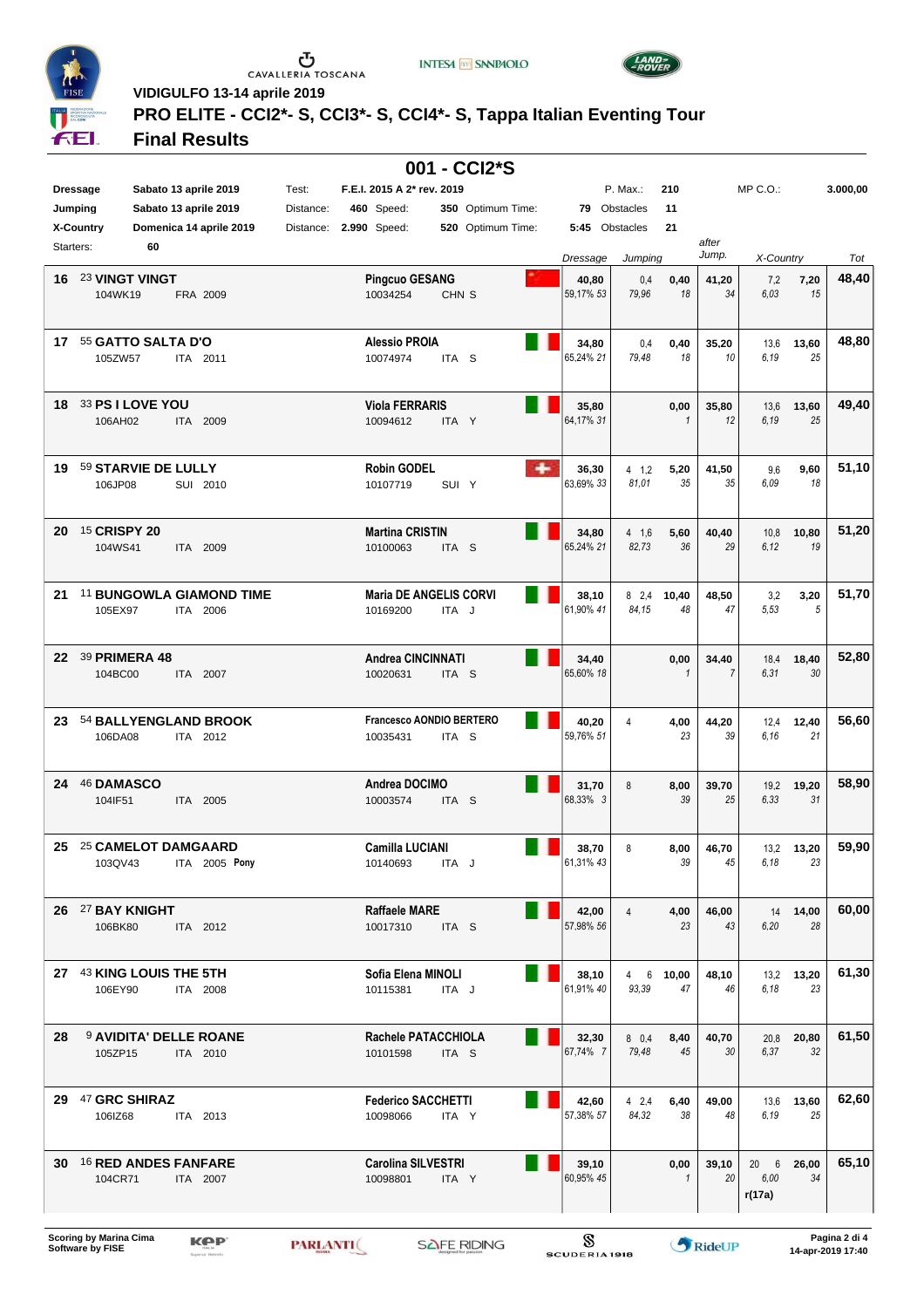

 $\begin{array}{c}\n\bullet \\
\bullet \\
\bullet \\
\bullet\n\end{array}$  CAVALLERIA TOSCANA

**INTESA M** SNNPAOLO



**VIDIGULFO 13-14 aprile 2019**

### **PRO ELITE - CCI2\*- S, CCI3\*- S, CCI4\*- S, Tappa Italian Eventing Tour**

### **Final Results**

| 001 - CCI2*S    |                                             |           |                              |                  |                   |  |                    |                |                      |                |                |             |          |
|-----------------|---------------------------------------------|-----------|------------------------------|------------------|-------------------|--|--------------------|----------------|----------------------|----------------|----------------|-------------|----------|
| <b>Dressage</b> | Sabato 13 aprile 2019                       | Test:     | F.E.I. 2015 A 2* rev. 2019   |                  |                   |  |                    | P. Max.:       | 210                  |                | $MP C. O.$ :   |             | 3.000,00 |
| Jumping         | Sabato 13 aprile 2019                       | Distance: | <b>460</b> Speed:            |                  | 350 Optimum Time: |  |                    | 79 Obstacles   | 11                   |                |                |             |          |
|                 |                                             |           |                              |                  |                   |  |                    |                |                      |                |                |             |          |
|                 | Domenica 14 aprile 2019<br><b>X-Country</b> |           | Distance: 2.990 Speed:       |                  | 520 Optimum Time: |  | 5:45 Obstacles     |                | 21                   | after          |                |             |          |
| Starters:       | 60                                          |           |                              |                  |                   |  | Dressage           | Jumping        |                      | Jump.          | X-Country      |             | Tot      |
|                 |                                             |           |                              |                  |                   |  |                    |                |                      |                |                |             |          |
| 31              | 53 GREENHALL DERRY RIVER                    |           | <b>Mario PAVESI</b>          |                  |                   |  | 31,80              | 4              | 4,00                 | 35,80          | 29,6           | 29,60       | 65,40    |
|                 | 104RC24<br>ITA 2009                         |           | 10035416                     | ITA <sub>S</sub> |                   |  | 68,21% 4           |                | 23                   | 13             | 6,59           | 36          |          |
|                 |                                             |           |                              |                  |                   |  |                    |                |                      |                |                |             |          |
| 32              | <b>36 FERNHILL FUNTIME</b>                  |           | <b>Asia Beatrice PORRINI</b> |                  |                   |  | 31,90              |                | 0,00                 | 31,90          | 20 18          | 38,00       | 69,90    |
|                 | 105RY78<br>ITA 2012                         |           | 10046735                     | ITA <sub>S</sub> |                   |  | 68.10% 5           |                | $\mathbf{1}$         | 3              | 6,30           | 38          |          |
|                 |                                             |           |                              |                  |                   |  |                    |                |                      |                | r(5a)          |             |          |
|                 |                                             |           |                              |                  |                   |  |                    |                |                      |                |                |             |          |
|                 | 33 $14$ PIX                                 |           | Marzia LOVINI                |                  |                   |  | 46,40              | 20             | 20,00                | 66,40          | 4              | 4,00        | 70,40    |
|                 | 105RF18<br>ITA 2007                         |           | 10152695                     | ITA S            |                   |  | 53,57% 58          |                | 55                   | 57             | 5,55           | 9           |          |
|                 |                                             |           |                              |                  |                   |  |                    |                |                      |                |                |             |          |
|                 |                                             |           |                              |                  |                   |  |                    |                |                      |                |                |             |          |
| 34              | 37 WALVIS BAY                               |           | <b>Susanna BORDONE</b>       |                  |                   |  | 31,40              |                | 0,00                 | 31,40          | 20 19,6        | 39,60       | 71,00    |
|                 | 106BS81<br>ITA 2012                         |           | 10000261                     | ITA <sub>S</sub> |                   |  | 68,57% 2           |                | $\mathbf{1}$         | $\overline{2}$ | 6,34           | 39          |          |
|                 |                                             |           |                              |                  |                   |  |                    |                |                      |                | r(5b)          |             |          |
|                 |                                             |           |                              |                  |                   |  |                    |                |                      |                |                |             |          |
| 35              | 58 CHI CHI BOY TD Z                         |           | Diana ROSSAROLA              |                  |                   |  | 39,90              | 16 4.4         | 20,40                | 60,30          | 11,6           | 11,60       | 71,90    |
|                 | 105ZC90<br>ITA 2010                         |           | 10167296                     | ITA Y            |                   |  | 60,12% 50          | 89,85          | 56                   | 56             | 6.14           | 20          |          |
|                 |                                             |           |                              |                  |                   |  |                    |                |                      |                |                |             |          |
|                 | 22 HERO MOTIVATOR                           |           | <b>Edoardo FORTINI</b>       |                  |                   |  |                    |                |                      |                |                |             | 73,80    |
| 36              | 104BT79<br>ITA 2006                         |           | 10152816                     | ITA J            |                   |  | 40,60<br>59,40% 52 | 4 0.4<br>79.29 | 4,40<br>33           | 45,00<br>41    | 20 8.8<br>6.07 | 28,80<br>35 |          |
|                 |                                             |           |                              |                  |                   |  |                    |                |                      |                | r(17b)         |             |          |
|                 |                                             |           |                              |                  |                   |  |                    |                |                      |                |                |             |          |
| 37              | <b>5 AIACE DI PIEDIMONTE</b>                |           | <b>Alessio PROIA</b>         |                  |                   |  | 47,10              | 4 <sup>2</sup> | 6,00                 | 53,10          | 20,8           | 20,80       | 73,90    |
|                 | 106JJ00<br>ITA 2010                         |           | 10074974                     | ITA <sub>S</sub> |                   |  | 52,86% 59          | 83,39          | 37                   | 54             | 6,37           | 32          |          |
|                 |                                             |           |                              |                  |                   |  |                    |                |                      |                |                |             |          |
|                 |                                             |           |                              |                  |                   |  |                    |                |                      |                |                |             |          |
| 38              | 8 ABRIL DE LA GALANA                        |           | Carlota BERGÉS MASSÓ         |                  | 度                 |  | 38,80              | 12 8.8         | 20,80                | 59,60          | 16,4           | 16,40       | 76,00    |
|                 | 105CX15<br>ESP 2009                         |           | 10141548                     | ESP S            |                   |  | 61,19% 44          | 100,05         | 57                   | 55             | 6.26           | 29          |          |
|                 |                                             |           |                              |                  |                   |  |                    |                |                      |                |                |             |          |
|                 |                                             |           |                              |                  |                   |  |                    |                |                      |                |                |             |          |
| 39              | 32 MARY ROSE                                |           | Luisa PALLI                  |                  |                   |  | 39,10              |                | 0,00                 | 39,10          | 20 22          | 42,00       | 81,10    |
|                 | 106IZ32<br>ITA 2013                         |           | 10007293                     | ITA <sub>S</sub> |                   |  | 60,95% 45          |                | $\mathbf{1}$         | 21             | 6,40           | 40          |          |
|                 |                                             |           |                              |                  |                   |  |                    |                |                      |                | r(17b)         |             |          |
| 40              | 19 ESCLAR MONDE                             |           | Giovanna BOLAFFIO            |                  |                   |  |                    |                |                      |                | 20 26          |             | 82,00    |
|                 | 105GA02<br>ITA 2010                         |           | 10140692                     | ITA J            |                   |  | 36,00<br>64.05% 32 |                | 0,00<br>$\mathbf{1}$ | 36,00<br>14    | 6.50           | 46,00<br>41 |          |
|                 |                                             |           |                              |                  |                   |  |                    |                |                      |                | r(5b)          |             |          |
|                 |                                             |           |                              |                  |                   |  |                    |                |                      |                |                |             |          |
| 41              | 2 INNWAH'S MIRACLE                          |           | <b>Susanna BORDONE</b>       |                  |                   |  | 35,60              |                | 0,00                 | 35,60          | 20 30,4        | 50,40       | 86,00    |
|                 | 105MV29<br>ITA 2011                         |           | 10000261                     | ITA <sub>S</sub> |                   |  | 64,40% 28          |                | 1                    | 11             | 7,01           | 44          |          |
|                 |                                             |           |                              |                  |                   |  |                    |                |                      |                | r(4)           |             |          |
|                 |                                             |           |                              |                  |                   |  |                    |                |                      |                |                |             |          |
|                 | 42 <sup>29</sup> UNA DELLA FAVORITA         |           | <b>Chiara DAL POS</b>        |                  |                   |  | 37,70              | 1,6            | 1,60                 | 39,30          | 20 27,6        | 47,60       | 86,90    |
|                 | 104LS90<br>ITA 2008                         |           | 10104496                     | ITA S            |                   |  | 62,27% 39          | 82,47          | 20                   | 23             | 6.54           | 43          |          |
|                 |                                             |           |                              |                  |                   |  |                    |                |                      |                | r(17a)         |             |          |
|                 |                                             |           |                              |                  |                   |  |                    |                |                      |                |                |             |          |
|                 | 43 60 TOPSECRET D'EGLEFIN                   |           | <b>CECILIA MAGNI</b>         |                  |                   |  | 32,90              |                | 0,00                 | 32,90          | 54             | 54,00       | 86,90    |
|                 | 104GJ71<br>FRA 2007                         |           | 10115753                     | ITA J            |                   |  | 67,14% 8           |                | $\mathbf{1}$         | $\overline{4}$ | 8.00           | 46          |          |
|                 |                                             |           |                              |                  |                   |  |                    |                |                      |                |                |             |          |
|                 | 44 28 L'ARGENTINO                           |           | Camilla PERALDO NEJA         |                  |                   |  | 39,50              |                | 12 0.4 12,40         | 51,90          | 20 15,6        | 35,60       | 87,50    |
|                 | 106CJ02<br>ITA 2007                         |           | 10097095                     | ITA <sub>S</sub> |                   |  | 60,48% 48          | 79,93          | 51                   | 52             | 6.24           | 37          |          |
|                 |                                             |           |                              |                  |                   |  |                    |                |                      |                | r(5b)          |             |          |
|                 |                                             |           |                              |                  |                   |  |                    |                |                      |                |                |             |          |
|                 | 45 49 QUARZO BONORVESE                      |           | Nicola DATTI                 |                  |                   |  | 37,30              |                | 8 4.4 12,40          | 49,70          | 20 26          | 46,00       | 95,70    |
|                 | 106IZ34<br>ITA 2009                         |           | 10002371                     | ITA <sub>S</sub> |                   |  | 62,74% 38          | 89,27          | 51                   | 49             | 6,50           | 41          |          |
|                 |                                             |           |                              |                  |                   |  |                    |                |                      |                | r(5b)          |             |          |
|                 |                                             |           |                              |                  |                   |  |                    |                |                      |                |                |             |          |
|                 |                                             |           |                              |                  |                   |  |                    |                |                      |                |                |             |          |